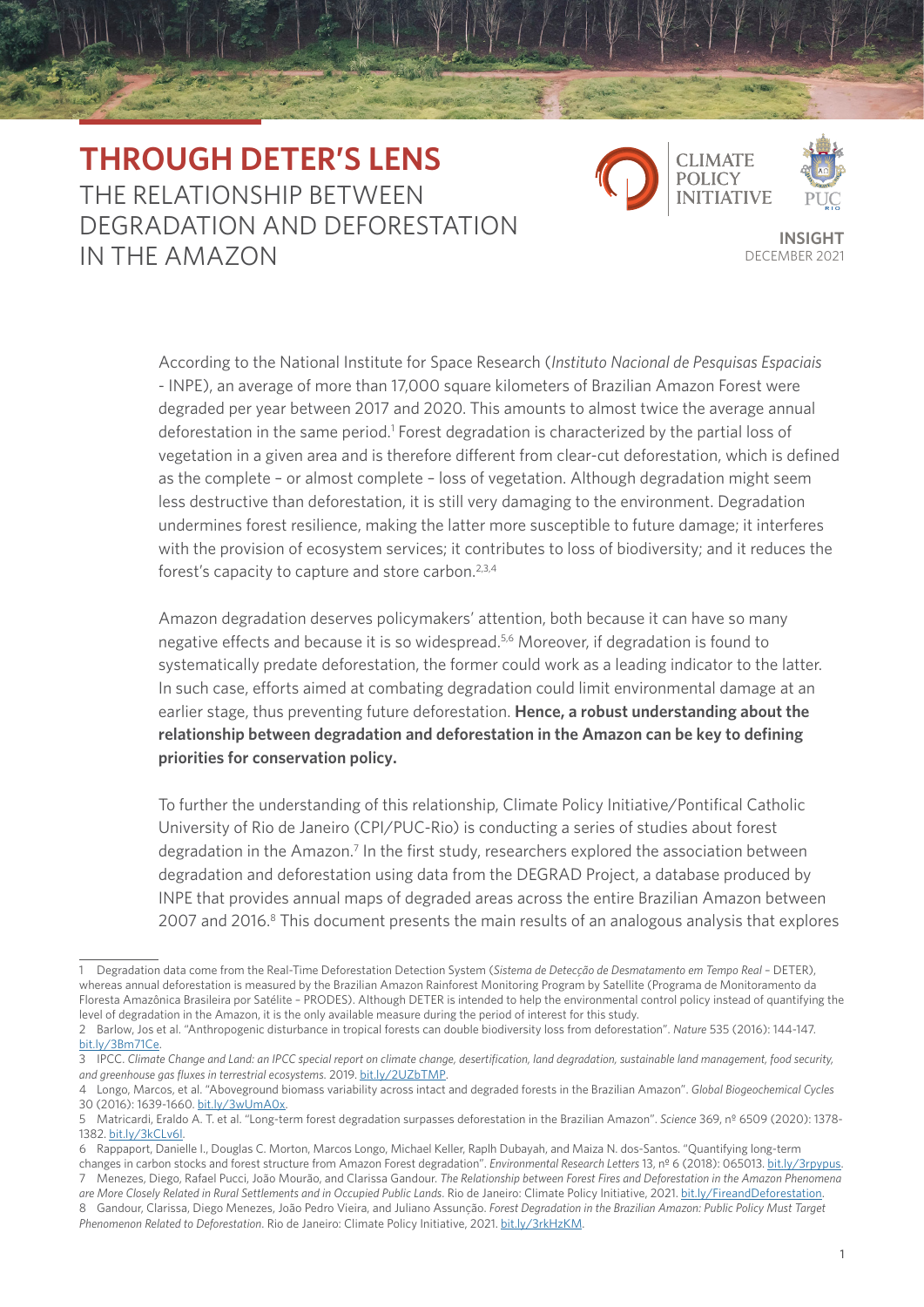

publicly available, more recent, and more detailed data about forest loss from the Real-Time Deforestation Detection System (*Sistema de Detecção de Desmatamento em Tempo Real* – DETER), also produced by INPE.

The evidence reveals that, although local conversion<sup>9</sup> from degradation to deforestation is low, there is a significant share of deforestation that happens close to previously degraded areas. The spatial association between these events depends, however, on land tenure categories<sup>10</sup> and it is more frequent in medium or large private properties, rural settlements, and undesignated areas. Moreover, degradation is much more concentrated in medium or large private properties than deforestation.

**The results suggest that law enforcement strategies to curb deforestation should account for both the spatial association between degradation and deforestation and its heterogenous distribution across land tenure categories. Furthermore, these new findings reinforce the importance of enhancing knowledge about the role of degradation in the process of forest loss in the Amazon, especially regarding its potential economic drivers.**

### **DEGRADATION IN DETER**

DETER is a satellite-based monitoring system that identifies, in near-real time, different types of changes in forest cover in the Brazilian Amazon, such as deforestation or degradation. When it detects these changes, it generates a georeferenced alert that delimits the affected area. These alerts are then sent to Brazilian environmental authorities, who use this information to target command and control efforts.

Launched in May 2004, the original DETER operated until 2017 issuing alerts with a minimum area of 25 hectares. In this period, there was no distinction between degradation and deforestation alerts. A new version of the system became operational in August 2015. Since then, DETER emits alerts with a minimum area of approximately three hectares and categorizes them according to different patterns of forest loss.<sup>11</sup> In particular, forest degradation has three subcategories: Forest Fire Burned Area,<sup>12</sup> Degradation, and Selective Extraction. The first one maps areas that were burned; the second is more generic and comprises areas in which there is partial loss of forest cover; and the third identifies places showing visible evidence of logging, either legal or illegal.

For this study, DETER has some advantages with respect to DEGRAD. First, because it has been publicly available since the second half of 2016, it covers a time frame for which DEGRAD data do not exist since the latter was discontinued in 2016. Second, DETER's sub-categories of

<sup>9</sup> Local conversion happens when the exact same area affected by degradation is later deforested. In other words, it is the case when degradation works as a first stage to deforestation.

<sup>10</sup> "Land Tenure Categories" denotes the type of land governance. Each category has specific characteristics depending on ownership (public or private), management (group or individual), and on whether the land is linked or not to a governmental agency. Moreover, each category is governed by specific legislation. In this study, land tenure categories are as follows: Small/Medium/Large Private Property, Protected Territory, Rural Settlement, Undesignated Area, Unidentified Area and Others.

<sup>11</sup> According to the [official source](http://www.obt.inpe.br/OBT/assuntos/programas/amazonia/deter/deter), the database made publicly available by INPE contains only alerts with minimum area of 6.25 hectares to ensure comparability with data from PRODES, which maps and measures annual deforestation.

<sup>12</sup> It's important to differentiate two concepts related to forest fires: "Forest Fire Burned Area" and "Active Fire". "Forest Fire Burned Area" denotes the visual footprint left by forest fires and it is detected by optical sensors in satellites. Conversely, "Active Fire" is registered in the moment when forest fires are happening and it is detected by thermal sensors in satellites. Typically, "Forest Fire Burned Areas" are caused by "Active Fires", but not all "Active Fires" leave visual traces such a "Forest Fire Burned Area".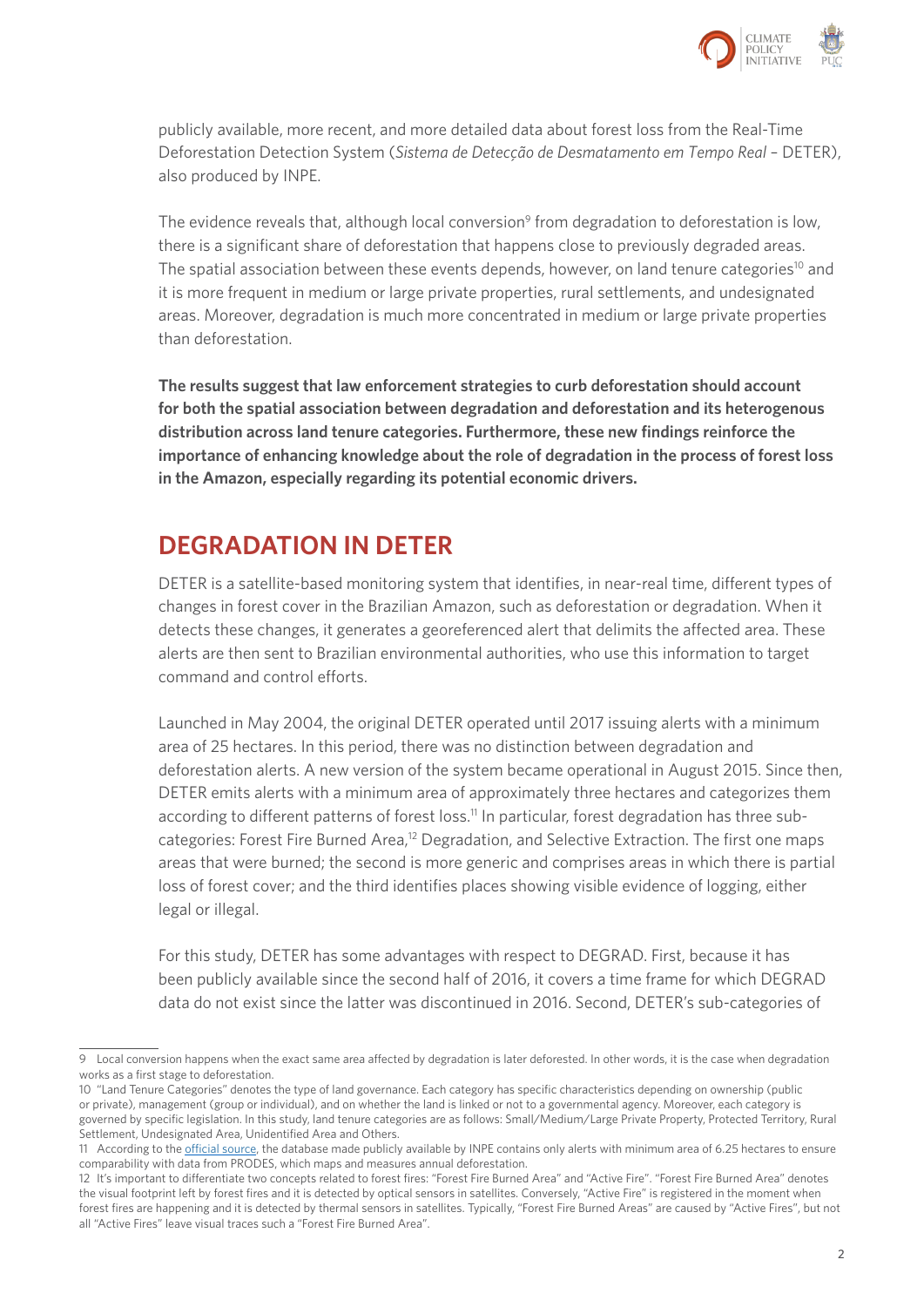

degradation allow for a more detailed analysis. Finally, since DETER alerts are issued daily, it is possible to analyze the dynamics of degradation in time periods shorter than a whole year.

It is important to emphasize, however, that DETER is meant to support environmental control efforts and is not designed to measure deforestation and degradation in the Amazon. Hence, discrepancies are expected when comparing the total area of DETER alerts with the total deforestation measured by systems specifically designed for this, such as the Brazilian Amazon Rainforest Monitoring Program by Satellite (*Programa de Monitoramento da Floresta Amazônica Brasileira por Satélite* – PRODES). Despite these caveats, data produced by DETER are useful to study the dynamics of degradation in the Amazon in recent years.

### **SIZE OF DEGRADATION**

Annual average degradation in the Brazilian Amazon as measured by DETER alerts amount to approximately 17,000 square kilometers between PRODES-years<sup>13</sup> 2017 and 2020 - almost twice the annual deforested area measured by PRODES in the same period. Accounting for more than 70% of total degraded area, Forest Fire Burned Area alerts play a fundamental role in the degradation of the Amazon Forest. Meanwhile, Degradation and Selective Extraction categories account respectively for 16% and 12% of total degraded area.

Moreover, forest degradation is primarily concentrated in the states of Pará (33% of total) and Mato Grosso (40% of total). This spatial distribution is quite different from the one observed for clear-cut deforestation measured by PRODES, in which Pará and Mato Grosso account for 40% and 18% of total deforested area in the same period. Although this is an aggregated difference, it suggests that the potential relationship between degradation and deforestation can vary substantially across different regions. Looking at more spatially disaggregated data allows for a deeper dive into this matter.

## **LOCAL CONVERSION OF DEGRADATION INTO DEFORESTATION**

To investigate whether degradation is a leading indicator for deforestation, one must assess whether deforestation happens in the same areas for which a degradation alert has **previously** been issued. Thus, for each degraded area identified by DETER between 2017 and 2020, the analysis verifies whether there was subsequent deforestation in the exact same place – months or years later. If this happens at scale, it can be interpreted as evidence of conversion of degradation into deforestation.

Figure 1 shows the results of this analysis split by degradation sub-categories. As an example, one thousand square kilometers of Forest Fire Burned Area degradation in 2018 were converted into deforestation either in 2018 – i.e., in less than 12 months –, 2019 or 2020.

<sup>13</sup> The notion of PRODES-year is used in this study to ensure comparability with the annual deforestation increments measured by PRODES. PRODES data do not refer to a calendar year, but to the period comprised between August of a given year and July of the following year. For example, *PRODES-year 2017* starts in August 2016 and ends in July 2017.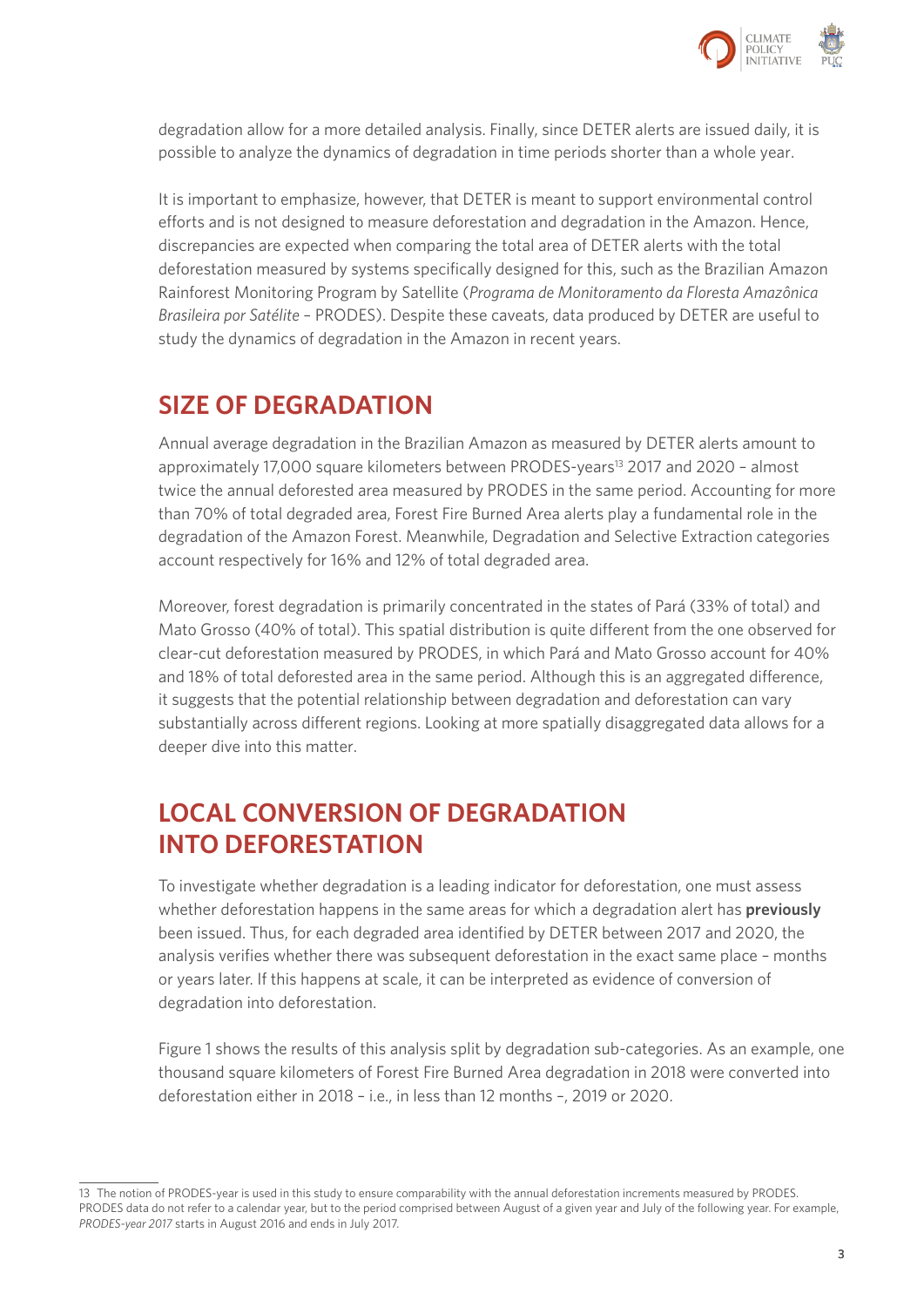



### **Figure 1.** Degradation Area (DETER) Converted into Deforestation (PRODES) in up to 3 years



In absolute terms, analysis shows a substantial amount of degradation has converted to deforestation over the years. In relative terms, however, the total degraded area that eventually became deforested between 2017 and 2020 represents only 10% of total deforestation measured by PRODES in the same period. This suggests that the average conversion rate in the Amazon is low. Nonetheless, this aggregated result might be hiding interesting regional dynamics and relevant heterogeneities. Uncovering them requires an analysis of other forms of spatial association between degradation and deforestation, as well as of the specific characteristics of the areas where they occur.

### **REGIONAL ASSOCIATION BETWEEN DEGRADATION AND DEFORESTATION**

Indeed, even if degradation is not a leading indicator for deforestation in a given area, it is still possible that these phenomena happen within close proximity to one another. **That is, even though deforestation does not seem to happen in places that were previously degraded, it might happen in their surrounding areas.** To test whether this is true, CPI/PUC-Rio analysts investigate how much deforestation documented by PRODES occurs in areas for which DETER previously issued degradation alerts **or in their immediate vicinity.** Box 1 illustrates how this is calculated, and Figure 2 presents the results of this analysis.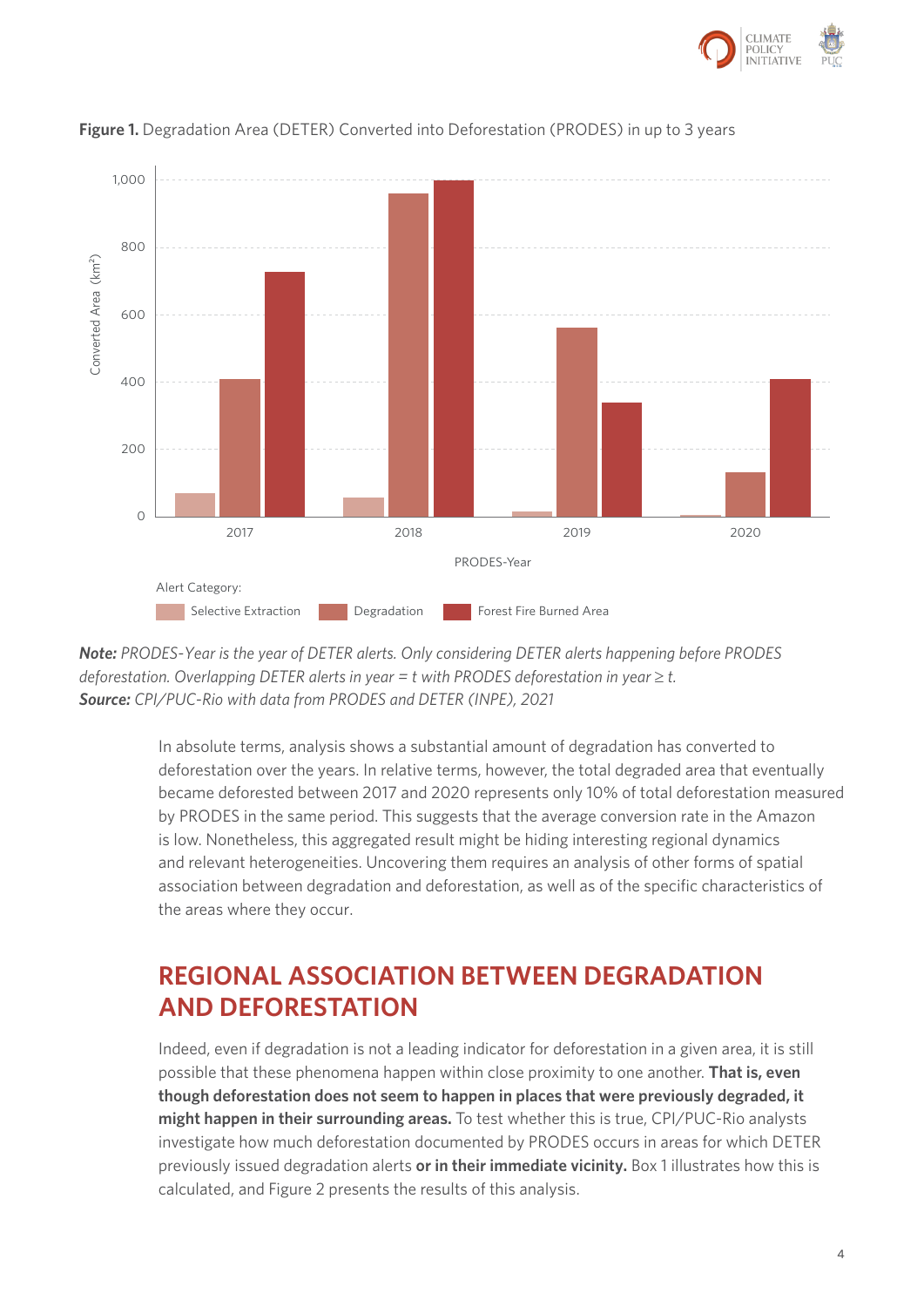**Box 1.** Deforestation in Alert Areas and Vicinities



For each DETER degradation alert, this analysis calculates the deforested area located (i) inside the same area of the alert, (ii) within 0.5 kilometer of the alert area, or (iii) within 1 kilometer of the alert area.

It is therefore possible to measure **the share of total deforestation that happened in the vicinity of degradation alerts.**



Figure 2. Deforestation in Degradation Areas or in their Vicinity in PRODES-Years 2017 to 2020

*Note: Only considering DETER alerts happening before PRODES deforestation. Areas within 0.5 km and 1 km also include area of alerts. Sum of all classes of alert do not add up to "Total of Classes" because they may overlap with each other. Note: Only considering DETER alerts happening before PRODES deforestation. Areas within 0.5 km and 1 km also include area of alerts. Sum of all classes of alert do not add up to "Total of Classes" because they may overlap* 

*Source: CPI/PUC-Rio with data from PRODES and DETER (INPE), 2021 with each other. Source: CPI/PUC-Rio with data from PRODES and DETER (INPE), 2021*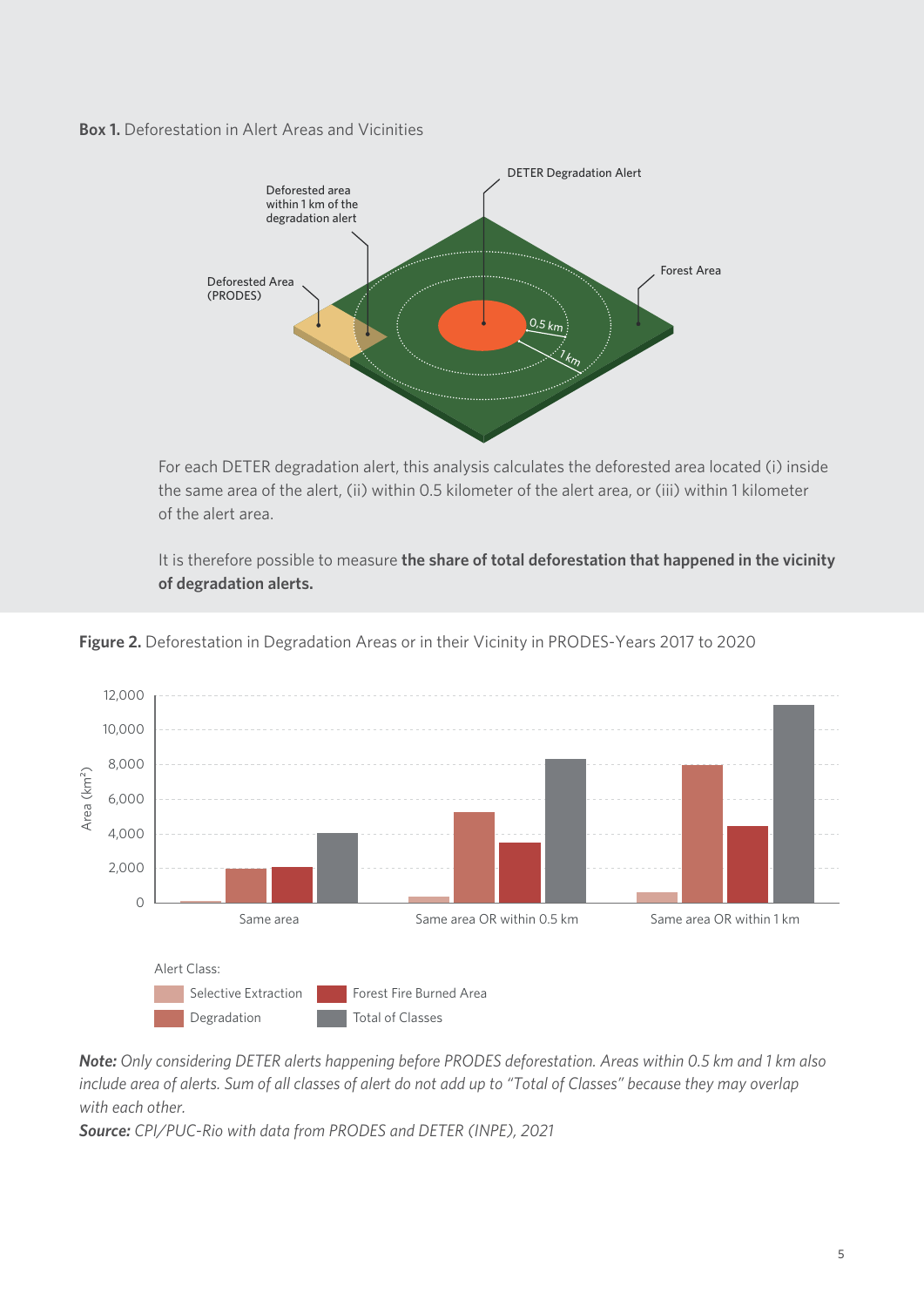

Approximately 4,000 square kilometers were affected by degradation and later deforested between 2017 and 2020. This amounts to roughly 10% of total deforestation in the same period, as mentioned before. However, when the vicinities of the alerts are taken into account, a little over 8,000 square kilometers of deforestation occurred either in the same area of previous degradation or within 0.5 kilometers. This represents 20% of total deforestation between 2017 and 2020. Similarly, 30% of total deforestation during this period happened either inside previously degraded areas or within one kilometer of them.

Finding that such a large share of deforestation happens in previously degraded areas or close to them suggests that forest degradation could serve as a leading indicator for regional damage to forests and biodiversity. Hence, it could be cost-effective to target law enforcement efforts not only where DETER is issuing degradation alerts, but also in their surroundings.

Nevertheless, it might still be quite challenging for authorities to act within 0.5 or 1 kilometer of degradation alerts. These might seem like small distances for a vast territory such as the Amazon, but many of these areas could be in remote and hard-to-access locations. It could therefore be helpful to know which areas in the vicinity of DETER degradation alerts are at greater risk of future deforestation. This study begins to investigate this by looking at how the association between degradation and deforestation varies across different land tenure categories.

### **ASSOCIATION BETWEEN DEGRADATION AND DEFORESTATION ACROSS LAND TENURE CATEGORIES**

Deforestation in the Amazon tends to concentrate in some land tenure categories, as portrayed in Panel A of Figure 3. From 2017 to 2020, most of the deforested area occurs inside (i) medium or large private properties; (ii) rural settlements; and (iii) undesignated areas. DETER's degradation alerts are also highly concentrated, but the spatial pattern is quite different from the one observed for deforestation. Panel B of Figure 3 shows that medium or large private properties account for a larger fraction of degradation compared with that of deforestation. Moreover, degradation is more concentrated in protected territories than deforestation, especially in PRODES-years 2017 and 2018. Rural settlements and undesignated areas, however, show higher levels of deforestation than degradation.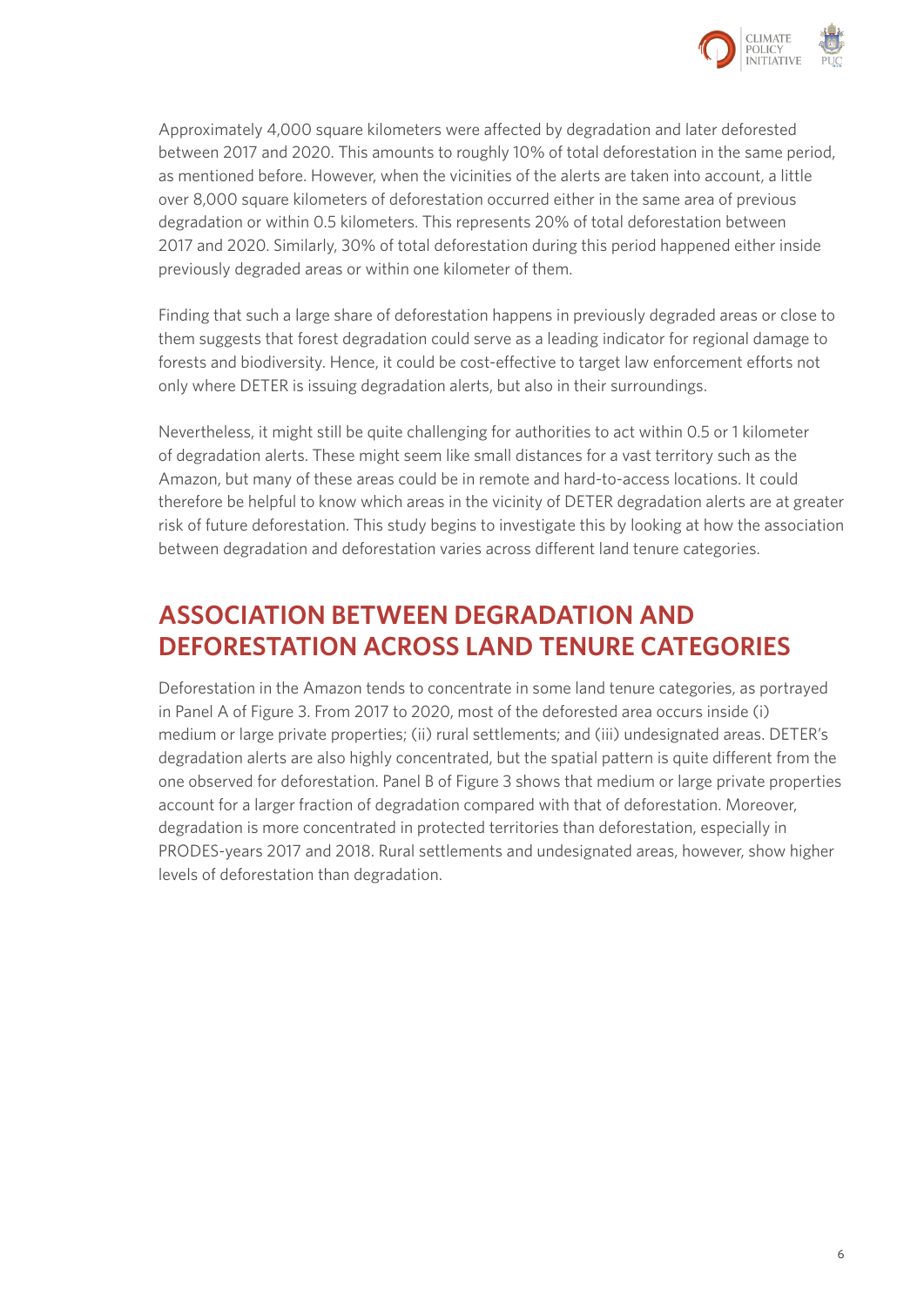

### **Figure 3.** Distribution of Annual Deforestation and Degradation by Land Tenure Categories in PRODES-**Figure 3.** Distribution of Annual Deforestation and Degradation by Land Tenure Categories in years 2017 to 2020 PRODES-years 2017 to 2020



**Panel A.** Deforestation (PRODES) **Panel B.** Degradation (DETER)

**Notes:** Percentage is calculated using total deforestation or degradation area in each PRODES-year<br>as dependingtons *as denominators.*

as achommaters.<br>**Source:** CPI/PUC-Rio with data from PRODES and DETER (INPE), Atlas Agropecuário (Imaflora), *and Floresta Pública Tipo-B (SFB), 2021 Tipo-B (SFB), 2021*

> **The non-homogeneous distribution of degradation and deforestation across land tenure categories in the Amazon suggests that different land governance models can affect forest conversion practices and land uses.** Could it also be the case that different land governance models also affect the association between degradation and deforestation? If there is a clear pattern, then authorities could use this information to target environmental control efforts in areas that are both close to degradation and inside specific land tenure categories.

To explore this possibility, Figure 4 presents the association between degradation and future deforestation in its vicinities considering the land tenure category where the latter happens. In absolute terms, deforestation close to degradation is concentrated in medium or large private properties, rural settlements, and undesignated areas.14 For example, almost 2,500 square kilometers of deforestation between 2017 and 2020 happened both in previously degraded areas or within 0.5 kilometers of them and inside medium or large private properties.

<sup>14</sup> In relative terms, the share of deforestation happening in previously degraded areas or in its vicinity does not vary substantially across land tenure categories. On average, around 20-30% of deforestation is located within 0.5 kilometers of degradation alerts across all land tenure categories. For areas within 1 kilometer, such share varies between 30% and 40%.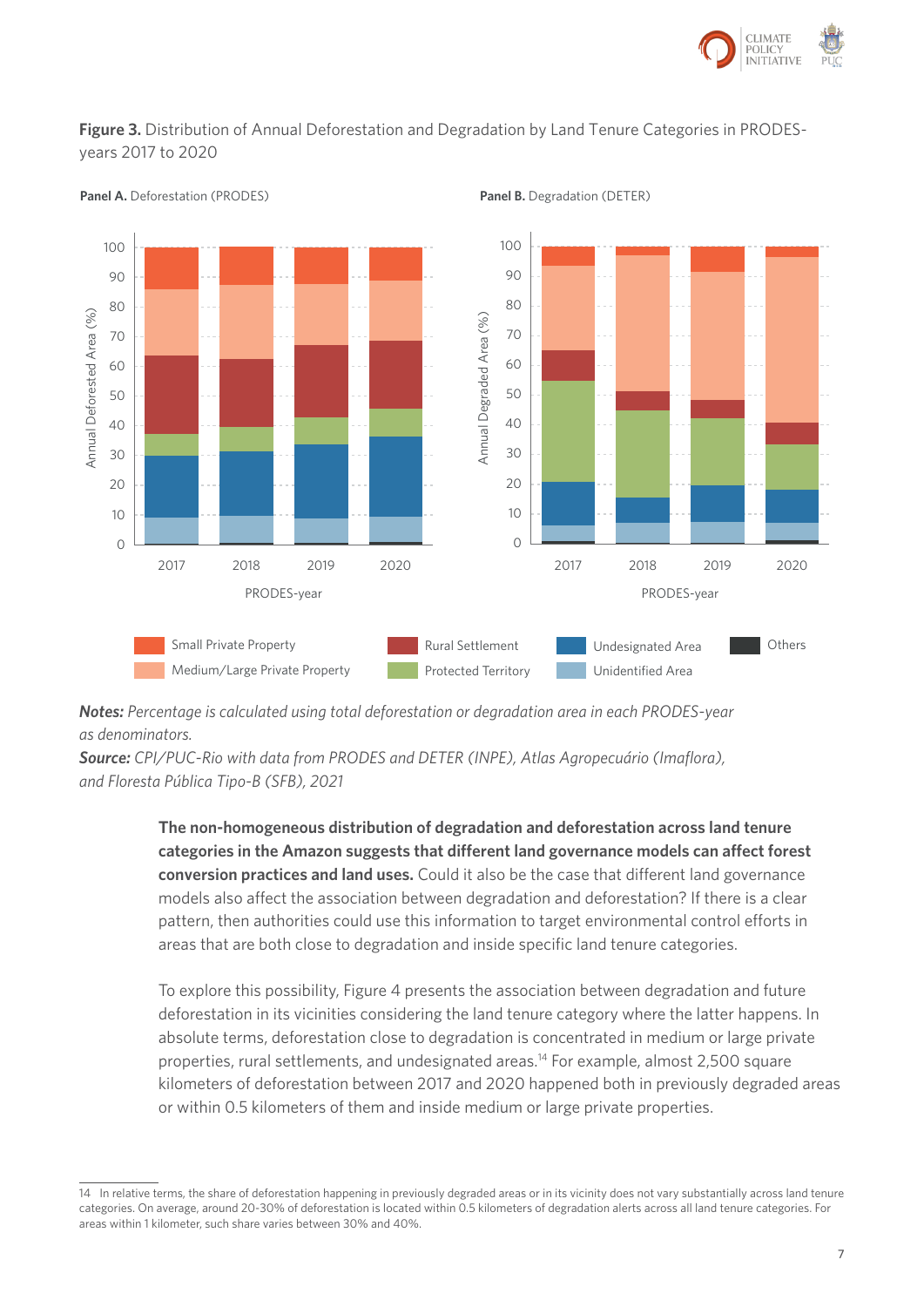



**Figure 4.** Association between Degradation and Deforestation across Land Tenure Categories in PRODES-Years 2017 to 2020

**Notes:** Only considering DETER alerts happening before PRODES deforestation. Areas within 0.5 km and 1 km also *include area of alerts.*

*source:* CPI/PUC-Rio with data from PRODES and DETER (INPE), Atlas Agropecuário (Imaflora), *and Floresta Pública Tipo-B (SFB), 2021 Pública Tipo-B (SFB), 2021***Source:** *CPI/PUC-Rio with data from PRODES and DETER (INPE), Atlas Agropecuário (Imaflora),* and Floresta **PRODES and Floresta and Floresta and Floresta and Floresta and Floresta and Floresta and Floresta and Floresta an** 

> This result is in part due to the larger occurrence of deforestation in these same categories. In any case, it points to a potential criterion for targeting environmental control efforts around degradation alerts.

### **POLICY IMPLICATIONS**

Targeting degradation can be important strategy for boosting the impact of forest protection policies in some instances. Results of this analysis suggest that degradation serves as a sign that a region is under imminent risk of deforestation. It should therefore be used as a relevant input for strategizing efforts to combat deforestation. Moreover, spatial concentration in some land tenure categories, as well as relevant heterogeneity in the association between degradation and deforestation across these categories, offer potential prioritization criteria for authorities.

At the same time, however, this analysis also provides evidence that the local conversion of degradation into deforestation does not occur at scale in the Amazon. This fact is itself relevant for policy design. It suggests that the drivers of degradation – which alone affects a huge area in the Amazon – may differ from those that fuel deforestation. Indeed, if degradation is not an early stage of deforestation, it is important to deepen the understanding about this phenomenon and its underlying causes, and to incorporate this into the design of more effective conservation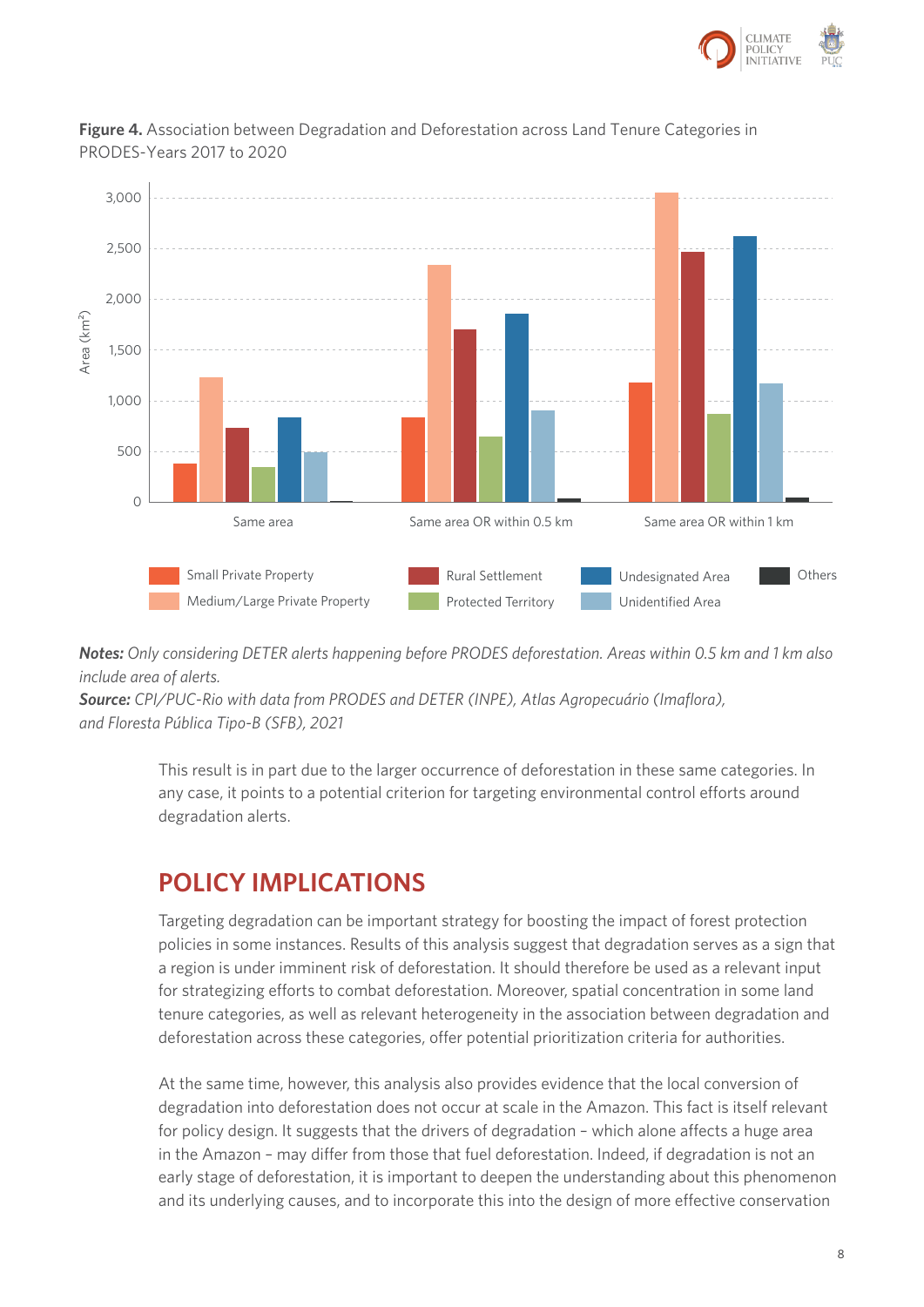

strategies. It is of special interest that degradation is so concentrated inside medium or large private properties. This suggests that fighting degradation requires greater effectiveness from policy instruments that address forest protection in private lands, such as the Forest Code.

# **DATA**

This analysis explores a rich vector dataset that was created based on several publicly available sources. The main variables and their sources are as follows: degradation alerts from DETER/ INPE; annual deforestation increments from PRODES/INPE; land tenure categories from both the *Atlas Agropecuário/Imaflora* and the *Cadastro Nacional de Florestas Públicas/Serviço Florestal Brasileiro*.

## **METHODOLOGICAL NOTE**

This study analyzes forest degradation and its relationship with deforestation from 2017 to 2020 (PRODES-years). The data refer to degraded and deforested areas of at least 6.25 hectares in the Brazilian Legal Amazon region – which in turn is an administrative sub-division defined by Brazilian law and characterized by the influence of the Amazon biome. The analysis considers degradation and deforestation events that happened either in the same area or close to one another, and it focuses only on cases of degradation that occurred before deforestation, stratifying the results by land tenure categories.